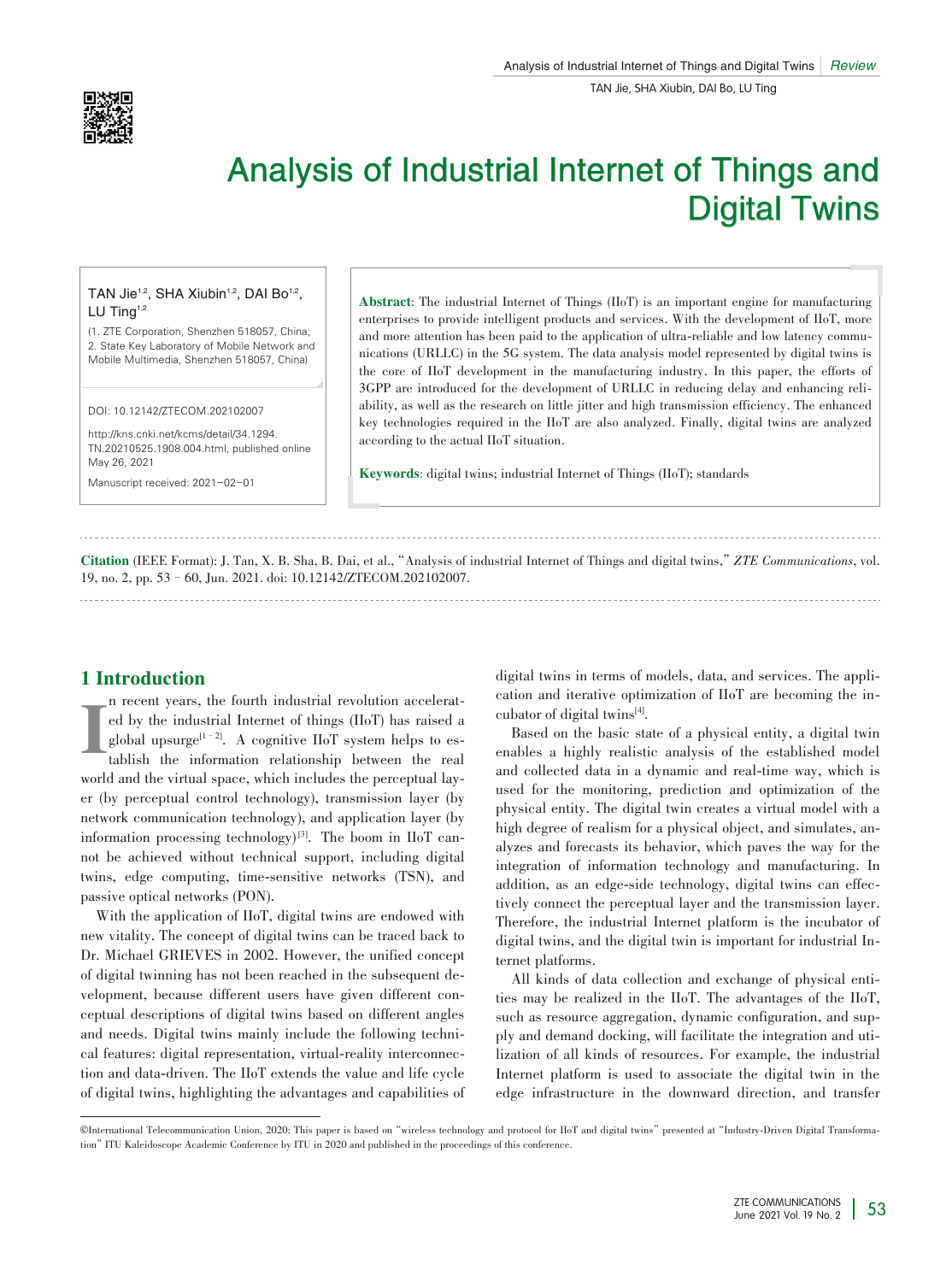and store the data in the cloud in the upward direction. Moreover, users can set up digital twins through platform services according to their own needs. It can be said that the industrial Internet platform has activated the life of digital twins. As shown in Fig. 1, a physical entity in the physical space and a digital twin in the virtual space are connected through the IIoT. Among them, the miniaturization of IIoT equipment makes the creation of digital twins possible and sensor systems are used to realize data sharing between virtual and physical objects. Furthermore, the emerging 5G technologies can provide a faster connection speed between virtual and real objects, and improve operation efficiency and reliability by re⁃ ducing the response time.

The transmission layer in a cognitive IIoT framework mainly includes the short-distance wireless communication network, low-power wide area network, and industrial Ethernet. As we all know, the cellular 5G, Long Term Evolution Category Machine 1/Machine 2 (LTE CAT M1/M2), Long Range Radio Wide-Area Network (LoRaWAN), and Narrowband-Internet of Things (NB-IoT) are representative technologies in the Internet of Things (IoT), while the IIoT relies heavily on the availability of wireless connections<sup>[5-6]</sup>. Considering that the features of classical field buses are incompatible with Internet features and their performance is not sufficient to transmit Internet packets, they cannot be directly included in the IIoT system. In particular, these classical networks do not support IIoT-based IPv6. However, they can be interconnected through gateway devices<sup>[7–8]</sup>. It is quite challenging to introduce industrial networks into an IIoT system, because their applications often have stringent quality of service  $(QoS)$  require ments, which may be difficult to meet, such as configuration, robustness, reliability, latency, determinism, energy efficiency, battery lifetimes, and security<sup>[9–11]</sup>. Refs. [12] and [13] report the suitability and achievable performance figures of industrial networks. As mentioned in Ref. [14], the low-power wide area network (LPWAN) is a new type of wireless network in IoT, which can be applied to indoor industrial monitoring<sup>[15]</sup>, intrusion detection<sup>[16]</sup>, remote monitoring and smart cit $ies^{[17]}$  with the help of robust communications, wide coverage ranges and low power consumption.

IIoT will completely change the manufacturing industry by faster transmission speed, more efficient transmission and access to more data; examples are smart manufacturing, smart agriculture, smart cities, smart home, smart health care, smart transportation, etc. IIoT promotes the strong demand for more data acquisition, communications, real-time analysis and datadriven decision making in various industrial vertical fields.

With the rise of IIoT and the advent of Industry 4.0, the application of ultra-reliable and low latency communications (URLLC) technology has attracted more and more attention<sup>[18]</sup>. URLLC is considered as a typical application scenario in 5G wireless communications $[19]$  and is generally regarded as the technical basis of new applications such as industrial automa-



▲ Figure 1. Relationship between digital twins and the industrial Intera net of Things

tion, autonomous driving, IoT and tactile Internet. Therefore, the ultra-reliable communication and ultra-low delay required by URLLC have always been difficult in academia and industry. Refs. [20–23] have proposed some schemes to ensure the QoS requirements of URLLC. Multipath diversity was pro⁃ posed in Ref. [20] to improve transmission reliability. A crosslayer optimization design was proposed in Ref. [21], in which a variety of factors affecting packet loss are considered in wire less access networks. Considering the tradeoff between  $QoS$  requirements and system throughput, the source coding rules for tactile data compression were studied in Ref. [22]. Besides, Ref. [23] proposed scheduling free uplink transmission to avoid scheduling delay.

Automation in different vertical domains has been developing rapidly. However, limited to the radio technology development, capital expenses (CAPEX) and operating expenses (OPEX), the communication technology applied in the vertical domains is mainly confined to the local area network, or even a network with wired connection. Although the cellular radio communication technology such as NB-IoT, Enhanced Machine-Type Communication (eMTC), and Long Range Radio (LoRa) can serve certain IoT use cases, it cannot satisfy all the requirements of any IoT use cases. For example, the requirements of the use cases in Refs. [24] and [25] cannot be served perfectly by the legacy cellular IoT system (Table 1). Generally, the use cases that cannot be satisfied by the legacy cellular IoT system always have rigorous requirements for low latency, high reliability, little jitter and/or frequent small data transmission. IIoT mainly focuses on providing wireless communications for these use cases.

The rest of this paper is organized as follows. Section 2 reviews the development of low latency and high reliability of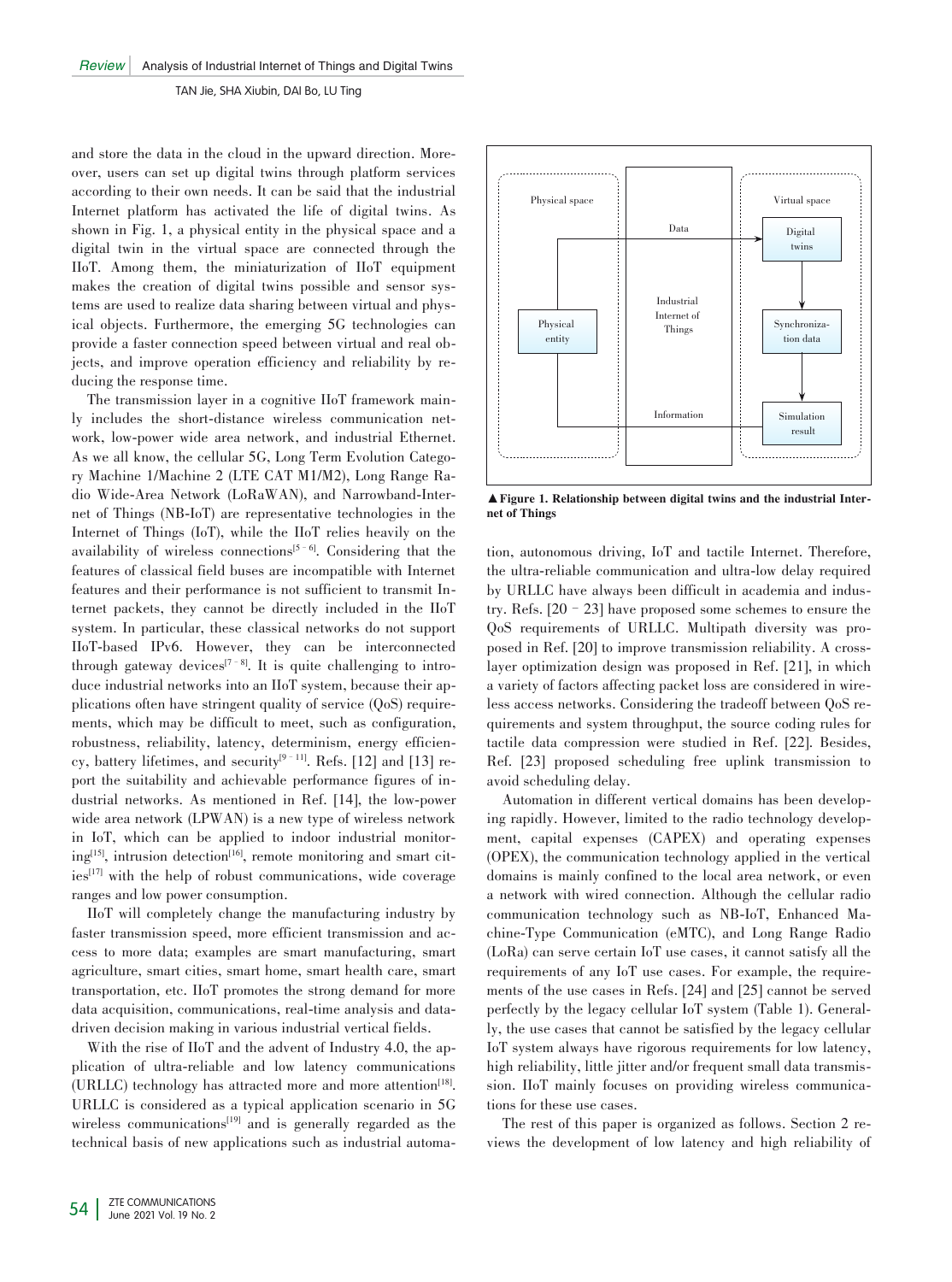#### ▼Table 1. Communication service performance requirements

| Use case                                                                         | Communication service availabili-<br>ty: target value | Transfer interval:<br>target value | <b>Jitter</b>                            |
|----------------------------------------------------------------------------------|-------------------------------------------------------|------------------------------------|------------------------------------------|
| Motion control                                                                   | 99.999% to 99.99999%                                  | $500 \mu s$                        | $50\%$ of E-to-E latency                 |
| 100 Mbit/s wired-to-wireless link replacement                                    | 99.9999% to 99.999999%                                | $\leq 1$ ms                        |                                          |
| Mobile robots                                                                    | $>99.9999\%$                                          | $1 \text{ ms}$ to $50 \text{ ms}$  | <transfer interval<="" td=""></transfer> |
| Mobile control panels: remote control of assembly robots, milling machines, etc. | 99.9999% to 99.999999%                                | $4 \text{ ms}$ to $8 \text{ ms}$   | $\leq 50\%$ of interval                  |
| Mobile operation panel: motion control                                           | 99.999999%                                            | ms                                 |                                          |
| Robotic aided surgery                                                            | $> 99.999999\%$                                       | l ms                               |                                          |
| Robotic aided diagnosis                                                          | $>99.999\%$                                           | ms                                 |                                          |

URLLC in the field of IIoT, as well as the research process of little jitter and high transmission efficiency. Section 3 discusses the possible future research directions and objectives in the field of IIoT. Section 4 discusses the cases and advantages of the application of IIoT for digital twins. Section 5 concludes the paper and shows the cooperation of IIoT technology and digital twin technology.

# 2 Development of URLLC for IIoT Tech⁃ nology

5G URLLC has two basic features: high reliability and low latency. With high reliability, its block error rate (BLER) reaches  $10^{-5}$  or even  $10^{-6}$ , and in terms of delay, it can implement 1 ms or even 0.5 ms air interface transmission delay. As one of the three application scenarios of 5G system, URLLC is widely used in various industries, such as Augmented Reality (AR)/Virtual Reality (VR) in the entertainment industry, industrial control system, transportation system, management of smart grid and smart home, and interactive telemedicine diagnosis<sup>[26]</sup>. This paper will introduce the development of 3GPP Release15 (Rel-15) and Release16 (Rel-16) for URLLC in reducing delay and enhancing reliability, as well as the research on little jitter and high transmission efficiency.

#### 2.1 Low Latency of URLLC

The 5G URLLC technology achieves a user plane delay of 0.5 ms in both the uplink and downlink between the gNB and the terminal. The delay refers to the time it takes to successful ly transmit application layer IP packets/messages, specifically from the sender's 5G wireless protocol layer entry point, to the receiver's 5G wireless protocol layer exit point. Among them, the delay exists in both the uplink and downlink directions. The main technologies used by the 5G URLLC to implement low latency include: 1) introducing a smaller time resource unit, such as a mini slot; 2) the no-scheduling permission mechanism used for uplink access, with which the terminal can directly access the channel; 3) supporting an asynchronous process to save uplink time synchronization overhead; 4) adopting fast hybrid automatic repeat request (HARQ), fast dynamic scheduling, etc.

While 3GPP Rel-15 shows the research progress of URLLC delay , 3GPP further enhances on URLLC in the Rel-16 phase and proposes an improved delay reduction scheme<sup>[27]</sup>.

#### 2.1.1 3GPP Rel-15

The study of URLLC delay supports for a more flexible frame structure. The 5G new radio (NR) supports the carrier spacing of 15 kHz in the LTE system. It also supports more spacing schemes, including 30 kHz, 60 kHz, 120 kHz, and 240 kHz. The higher the carrier spacing, the lower the delay performance. In addition, 5G NR supports frame structure adjustment. A slot is the minimum scheduling period. Compared with the LTE in which a fixed subframe includes 2 slots, the NR can flexibly switch between 1, 2 and 4 slots and configure uplink/downlink ratios, thus reducing the air interface transmission time of each slot.

The study of URLLC delay supports for more flexible scheduling units. The LTE includes a slot consisting of 14 symbols. However, the NR supports mini-slots. Mini-slots support the length of 2 symbols, 3 symbols, and 4 symbols, and a shorter slot can reduce the feedback delay.

The study of URLLC delay supports for flexible PDCCH configuration. The search space consists of a group of candidate physical downlink control channels (PDCCH), and the search space can be configured with parameters such as search type, period, slot offset, number of slots, CORESET, and downlink control information (DCI) format. By configuring a reasonable monitoring period and offset of the PDCCH in a slot, the PDCCH monitoring opportunity can be achieved densely. The slot has multiple PDCCH monitoring moments, which can meet the requirements for the burst service scenarios of the URLLC and meet the requirements for low latency.

The study of URLLC delay supports for URLLC high-priority transmission. To meet the URLLC service requirement of high priority, 5G/NR proposes that a URLLC service can preempt enhanced mobile broadband (eMBB) service resources to reduce the delay.

The study of URLLC delay introduces the function of mobile edge computing (MEC). In a 5G network, the user-plane function (UPF) can be deployed on the user side. The edge computing server and the UPF are co-located. The UPF recog-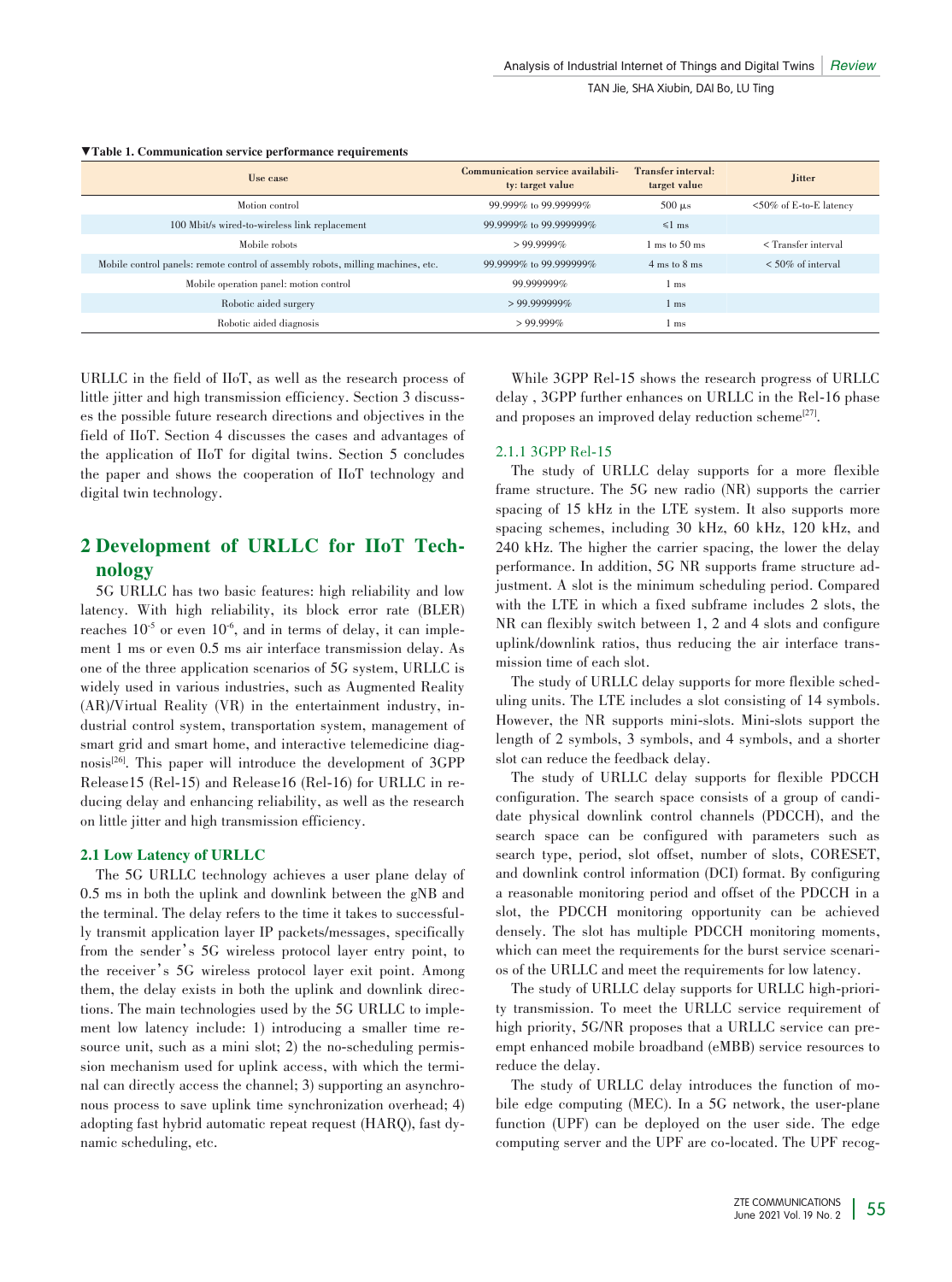nizes that the destination address of the service flow is local, so it distributes the service to the local edge computing server for service processing, which reduces the redundant transmission path of the service and the delay.

### 2.1.2 3GPP Rel-16

The study of URLLC delay supports for grant-free configuration. In the scheduling based on grant configuration, user equipment (UE) needs to obtain resources through the scheduling request. In order to reduce the delay, the resource can be pre-allocated to UE according to service characteristics<sup>[28]</sup>.

The study of URLLC delay supports for intra-UE priority and multiplex mechanism. In Rel-15, eMBB dynamic grant takes precedence over URLLC configured grant (CG). In order to ensure the delay of a URLLC service, Rel-16 proposes a selection scheme based on logical channel prioritization (LCP) to transmit URLLC services with a higher priority.

The study of URLLC delay supports for time sensitive network (TSN) and 5G convergence. The following mechanisms are adopted to realize TSN: 1) supporting semi-persistent scheduling (SPS) with a shorter period; 2) supporting the configuration of multiple SPS and CG for a bandwidth part (BWP) of UE; 3) supporting TSN services that do not match the CG/ SPS period.

## 2.2 High Reliability of URLLC

At present, the reliability index of 5G URLLC is 99.999% for a 32-byte packet at the user plane with a delay of 1 ms. If the delay allows, 5G URLLC can also use the retransmission mechanism to further improve the success rate. In terms of improving system reliability, 5G URLLC adopts the following technologies: 1) adopting a more robust multi-antenna transmit diversity mechanism; 2) adopting robust coding and modulation in order to reduce the bit error rate; 3) adopting super robust channel state estimation. The reliability of URLLC has been enhanced in Rel-15 and Rel-16 of 3GPP.

## 2.2.1 3GPP Rel-15

The study of URLLC reliability supports for PDCP duplication mechanism. The sender replicates the data at the PDCP layer and then sends the two duplications to two independent logical channels for transmission, so as to achieve the frequency diversity gain and improve reliability.

The study of URLLC reliability supports for optimizing MCS\CQI tables. The modulation and coding scheme (MCS) and channel quality indication (CQI) of the LTE cannot meet the requirements of NR for system reliability and transmission rate. Therefore, NR adds two lower bit rates in the CQI table, and the corresponding gNB adds two MCS low-frequency options. A lower bit rate can be chosen between the UE and the gNB to ensure reliability.

The study of URLLC reliability supports for less load DCI design. By reducing the DCI overhead and improving the aggregation level, the PDCCH encoding rate is reduced. The decoding error rate is reduced and the reliability is improved.

## 2.2.2 3GPP Rel-16

The study of URLLC reliability supports for multi-TRP transmission mode. Rel-16 proposes that transmission blocks can be transmitted repeatedly based on space division, frequency division, intra-slot division and inter-slot division based on Rel-15. In order to improve the diversity gain, it also supports the combination of the above modes and the dynamic handover between different modes (including combined modes).

The study of URLLC reliability supports for PDCP duplication enhancement mechanism. Rel-15 supports two-branch PDCP duplication, in order to achieve higher reliability. Rel-16 supports up to four-branch PDCP duplication. This mechanism can be implemented through carrier aggregation (CA) duplication, dual connectivity (DC) duplication and the combination of CA duplication and DC duplication.

The study of URLLC reliability supports for redundant transmission scheme. NG-RAN duplicates uplink packets and sends them to the UPF via two redundant link (N3 interface) channels, where each N3 channel is associated with a PDU session, and two independent N3 channels are established to transmit data. The gNB, SMF and UPF will provide different routes for the two  $links^{[29]}$ .

## 2.3 Little Jitter of URLLC

Requirements of time accuracy are typically specified with two values: the characteristic time and jitter. Characteristic time is the target value of the time parameter, e.g. end-to-end latency. The jitter is the variation of a (characteristic) time parameter and the maximum deviation of a time parameter relative to a reference or target value.

As depicted in Ref. [25], power distribution poses the jitter requirements and the traffic pattern is deterministic as well. In such a case, the maximum value of the characteristic time parameter needs to be known. Sometimes, a minimum value may also be given, and should not be undershot. A minimum value is only used in particular use cases, for instance, when putting labels at a specific location on moving objects. In Rel-15, a common understanding in radio access network (RAN) is that a delay-sensitive URLLC service with periodic traffic can be accommodated by the semi-persistent CG. That means the periodicity of the traffic should be a prerequisite in RAN to meet the data size and jitter requirements. An example is the variation of the end-to-end latency. If not stated otherwise, jitter specifies the symmetric value range around the target value (target value  $\pm$  jitter/2). If the actual time value is outside this interval, the transmission will not be successful. Ref. [25] shows an example of transmissions with jitter. It should be noted that the end-to-end latency may scatter even for successful transmissions.

As an important feature of TSN, the jitter requirement is to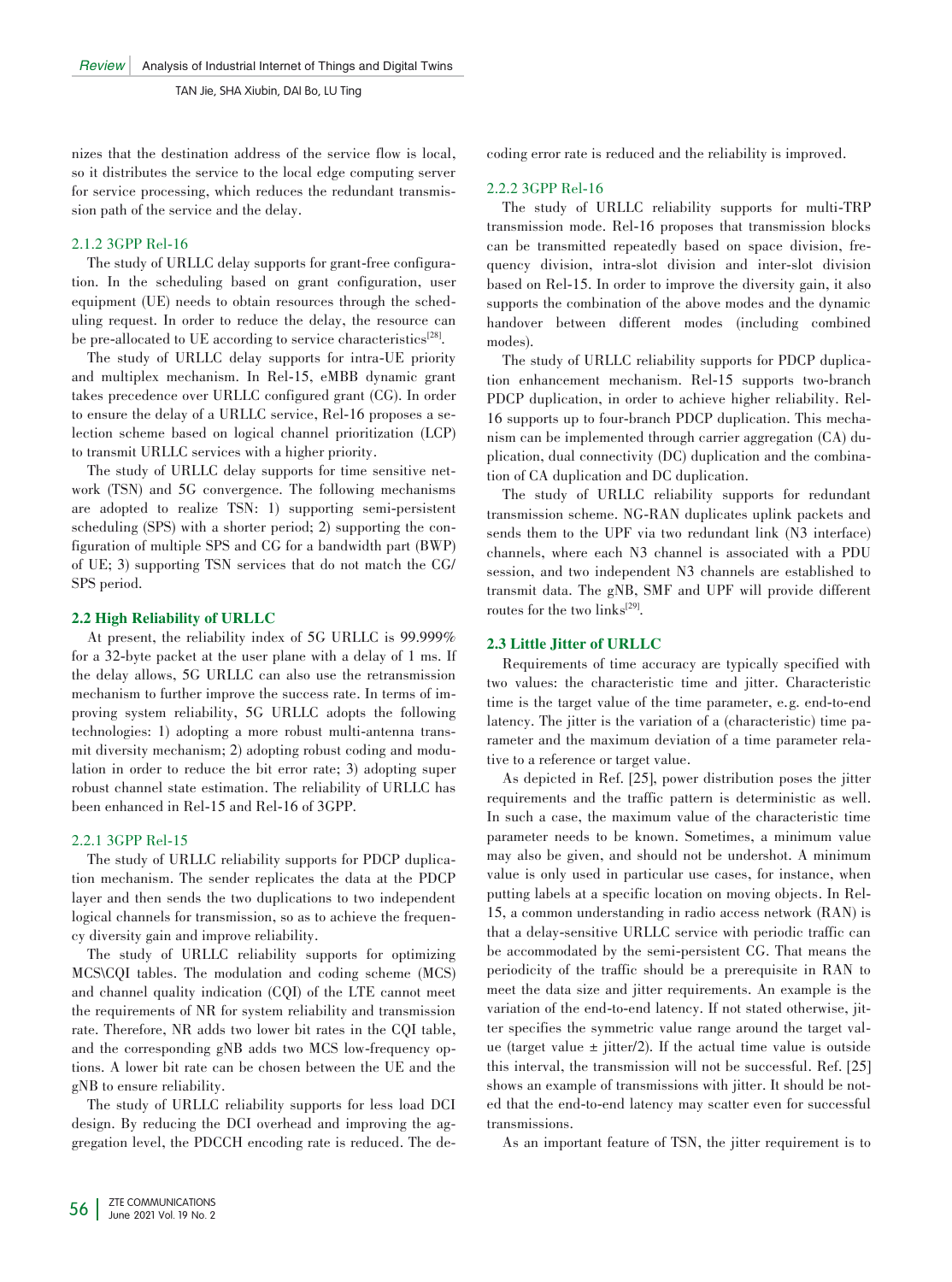provide a deterministic service with bounded delay. Typical characteristic parameters to which jitter values are ascribed are transfer interval, end-to-end latency, and update time. Further, the buffering mechanism is held and forwarded to eliminate jitter in the TSN. Device-side TSN translator (DS-TT) and network-side TSN translator (NW-TT) support a hold and forward mechanism to schedule traffic as defined in IEEE  $802.1Qbv^{30}$ , if 5GS is to participate transparently as a bridge in a TSN network. The hold and forward buffering mechanism allows packet delay budget (PDB) based 5GS QoS to be used for time-sensitive communication (TSC) traffic since packets need only arrive at NW-TT or DS-TT egress prior to their scheduled transmission time. The way that TSN translator supports the hold and forward mechanism depends on the implementation.

In addition, time synchronization precision is defined between a synchronization master and a synchronization device. The detailed objectives for NR TSC-related enhancements include specifying accurate reference timing delivery from gNB to the UE using broadcast and unicasting radio resource control (RRC) signaling for the synchronization requirements defined in Ref. [31]. To meet the high-precision time synchronization requirements of the TSN, a high-precision reference time transmission mechanism is introduced to NR. Broadcast messages (SIB9) or dedicated RRC messages (DLInformation-Transfer messages) with the high-precision time can be sent. The time granularity is enhanced from 10 ms to 10 ns. According to the simulation result of radio access network work group 1 (RAN 1), radio access network work group 2 (RAN 2) as⁃ sumes that delay compensation is required in the scenario where the service range is greater than 200 m for the user with the subcarrier interval of 15 kHz. However, in Rel-16, RAN 1 only provides transmission delay compensation for the base station and UE in the Time Division Duplex (TDD) and Frequency Division Duplex (FDD) scenarios according to half of the timing advance, that is,  $N_{TA} \times T_c/2$ . In addition, although RAN 1 discusses a lot about when and how to implement the transmission delay supplement, this topic has not finished in the Rel-16 phase.

#### 2.4 High Transmission Efficiency of URLLC

In the field of IIoT, the small packets of TSN are transmitted frequently in the ordinary communication network. TSN is also introduced into the 5G system, which has the characteristics of small packets with frequent transmission, low latency and high reliability. In this case, reducing the packet overhead can effectively improve the effective utilization of system bandwidth. Therefore, for TSN packets, header compression can be used to further reduce the size of data packets, thus saving the wireless resources used by a single packet and improve the utilization of wireless resources. The data stream transmitted by TSN is mainly an Ethernet data packet, so the Ethernet header compression (EHC) is introduced to reduce the overhead caused by Ethernet header transmission.

EHC may be particularly beneficial when the payload size of an Ethernet frame is small relative to the overall size of the frame, which is typical in an Ethernet-based IIoT network. The EHC protocol compresses the Ethernet header as shown in Fig. 2. The fields that are compressed by the EHC protocol are Destination Address, Source Address, 802.1Q Tag, and Length/Type. The fields Preamble, Start of Frame Delimiter (SFD), and Frame Check Sequence (FCS) are not transmitted in a 3GPP system, and thus not considered in an EHC protocol. There may be more than one 802.1Q Tag field in the Ethernet header, and all are compressed by the EHC protocol. The padding is not compressed by the EHC protocol. The EHC compressor and the EHC decompressor store original header field information as an"EHC context". Each EHC context is identified by a unique identifier, called Context ID (CID). For an Ethernet packet stream, the EHC compressor establishes the EHC context and associates it with the CID. Then, the EHC compressor transmits the"Full Header (FH)" packet to the EHC decompressor including the associated CID. The EHC compressor keeps transmitting the FH packets until the EHC feedback is received from the EHC decompressor.

The source Medium Access Control (MAC) address, destination MAC address and type fields of the Ethernet header



▲Figure 2. Ethernet packet format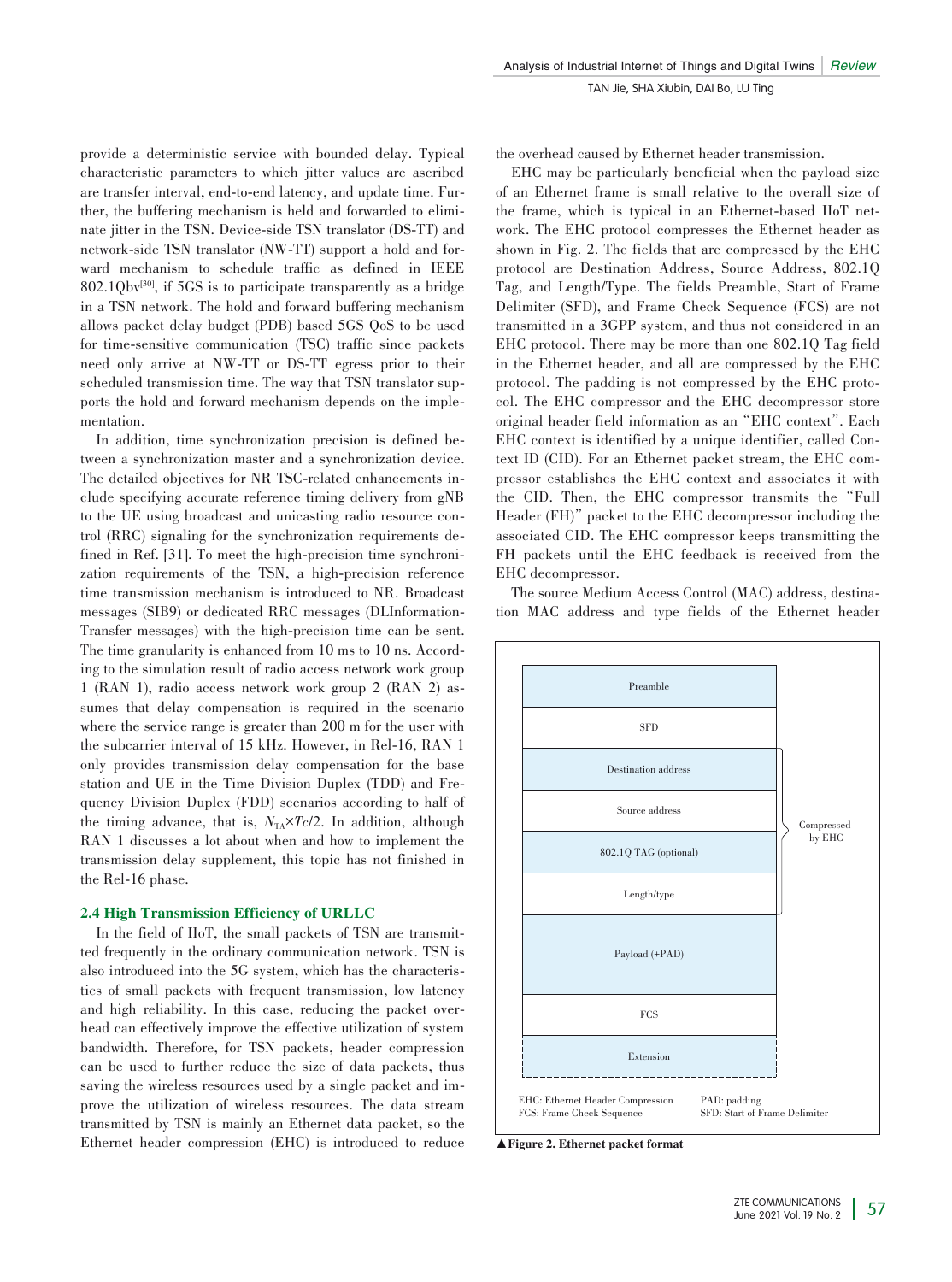frame are all static and can be compressed, which is also the conclusion of the 3GPP RAN 2. Header compression is essentially the use of CID instead of Ethernet headers for transmission in the communication network.

The compression process includes: 1) The configuration of the CID is completed by the PDCP data PDU; 2) the compressor sends a full packet containing the full header and the CID; 3) the decompressor establishes the relationship between the header and the CID according to the received FH packet; 4) after the decompressor successfully establishes the context relationship, it sends the feedback message with the CID, informing the compressor that it can send the compression pack age; 5) after receiving the feedback information carrying CID, the compressor starts to send the compression packet corresponding to the CID. The header field in the compression packet is replaced by the CID, where the feedback information is sent by PDU control PDCP.

# 3 Future Research Directions of IIoT Tech⁃ nology

As a breakthrough in the integration of mobile communications and vertical industries, 5G is expected to bring about great changes to the whole society through URLLC services such as automatic driving, factory automation and smart grid. The research work for the 3GPP Rel-16 has been completed. At this stage, the research in related high-level technologies has laid a solid foundation for the integration of 5G and IIoT. With the development of IIoT, its services require more strict latency and are more deterministic, for example, up to 99.999999%. To this end, 3GPP has launched its research on standard technology in Rel-17 to further enhance the low latency and reliability, so that 5G can meet the various needs of the development of IIoT.

Considering the directions of the reliable private network of local service, extensible wireless connections of future platforms and multiple functions of new cases, a shorter frame structure will be selected in accordance with service development requirements to reduce the air interface delay of services. In addition, deep integration with the TSN proposed by the industry will also be considered to guarantee low transmission delay of services. On the road of the integration of 5G and industrial Internet TSN, related enhancements will be carried out in the following aspects: 1) Based on multi-carrier deployment, the reliability is further improved by introducing a PD-CP layer and higher-level data replication transmission tech⁃ nology; 2) the feedback scheme for the physical layer will be further enhanced; 3) the UE service priority and uplink UCI will be enhanced; 4) with the NR-Unlicensed (NR-U), the 5G NR will support the licensed frequency, shared frequency domain and license-free spectrum; 5) URLLC will implement low latency, high reliability and multi-TRP cooperation;. 6) mobility will be enhanced;. 7) wired bus will be replaced by

wireless bus; 8) requirements of network and equipment positioning, positioning in IIoT, and intelligent factory/vehicle-toeverything (V2X) centimeter positioning will be met; 9) with the penetration of artificial intelligence (AI) technology, new deterministic requirements and key standard technology of AI in IIoT applications will be explored. These will be the key research directions in the future.

## 4 Digital Twins in IIoT

With the continuous development of the manufacturing industry, digital twins have become the focus of every digital enterprise, although they have not yet become the mainstream technology. The core of digital twins is model and data, but the creation of virtual models and data analysis require professional knowledge. For those who do not have relevant knowledge, it is a long way to go to build and use digital twins. IIoT can just solve the above problems, through the platform to achieve data analysis outsourcing, model sharing and other services. For example, the IIoT can be used to associate the edge-side infrastructure downward with the digital twin, and to transfer and store data upward in the cloud. Any users can establish digital twins through the IIoT services according to their own needs. It can be said that the industrial Internet platform activates the life of digital twins.

IIoT is a key link in the process of enterprise digital trans⁃ formation, which accelerates the integration of various elements of information technology (IT) and operation technology (OT). Data is the most important binder in the integration process. In order to make the IT and OT integrate better, the hidden asset of data should be handled first. In addition, the IIoT is trying to break the boundaries of enterprises, trying to fill the gaps between IT and OT, and creating a new ecology of software definition, data-driven and mode innovation. The digital twin just provides the interface of data and technology for the development of such integration.

As we know, when each object (such as cars, airplanes, factories and people) in the real world has a digital twin, the space-time relationship between the digital twins becomes more valuable than a single digital twin. When the interactions between objects are optimized at the same level of a system, compared with the partial or independent optimization of the system, the efficiency is greatly improved. But in order to realize the optimization of the whole system, communication becomes a crucial factor. As described in Ref. [25], most of the communication technologies currently used in industry are still wired. However, with the advent of Industry 4.0 and 5G, this may change fundamentally, since only wireless connectivity can provide the degree of flexibility, mobility, versatility and ergonomics that are required for the factories of the future. Therefore, with the support of IIoT, the digital twin technology has been further promoted in different application fields of a "future factory", such as factory automation, pro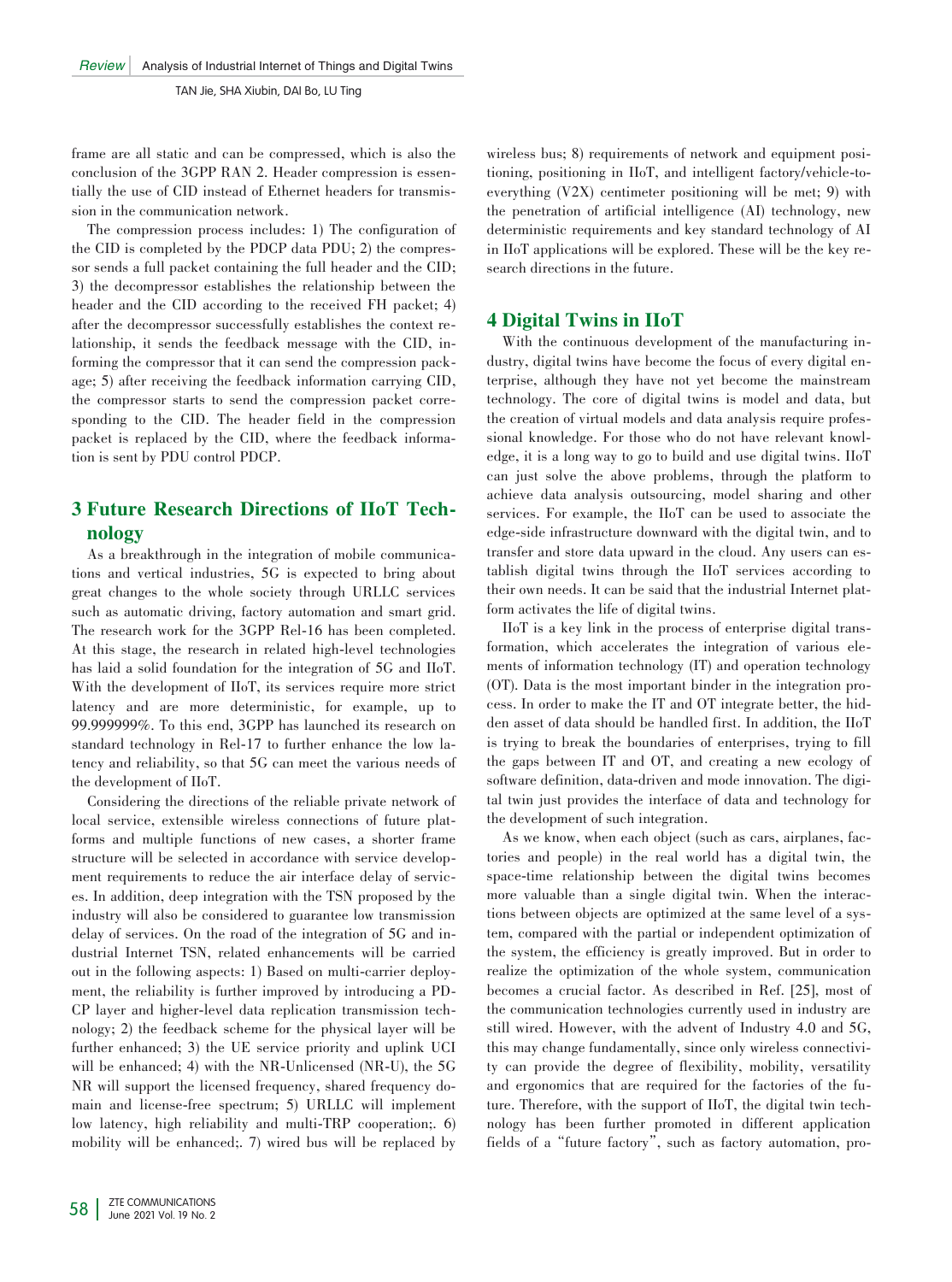cess automation, hazardous material information system (HMIS) and production, logistics and warehouse, monitoring and maintenance. Fig. 3 contains enterprise resource planning (ERP), manufacturing execution system (MES), computer aided quality (CAQ), computer aided manufacturing (CAM), Internet process connection (IPC), symbolic programming system (SPS), computerized numerical control (CNC), and so on. Fig. 3 also shows the objects in the real production process, such as robots, cameras, mechanical arms, workbenches and mechanical tools. The information status of these objects in wired and wireless networks is uploaded to the Internet/cloud through sensors. After a high real-time data exchange, the state of a real object is simulated by a digital twin, and then the digital twin obtains the corresponding fault diagnosis results, evaluation and prediction results, behavior control of machinery, and other information. The high real-time network communication and the corresponding simulation information are used to control the production process. The high real-time data exchange between the real object and digital twin is the basis and prerequisite for the application of the digital twin technology. In addition, as an effective way to solve the interaction theory and implementation method of the physical world and the information world in the future, digital twins are gradually deepening in practice. This also means that the de⁃ mand for network performance in its development is constant-



ly improving, and it also promotes the improvement of IIoT related project research and standards. Thus, it is necessary to further study the low latency and high reliability of the IIoT.

Therefore, digital twins can display, predict and analyze the interaction between a digital model and the physical world. The design based on digital twins is based on virtual mapping of existing physical products. A large amount of data is studied to obtain valuable knowledge for product innovation. Designers only need to publish the requirements to the industrial Internet platform, so that platform managers can precisely match the data services needed by designers, as well as the model and algorithm services for data processing. Digital twins are effectively applied to product design through services to reduce the modification caused by the inconsistency be⁃ tween expected behavior and design behavior. It greatly shortens the design cycle and reduces the design cost.

## 5 Conclusions

The development of IIoT technology makes the application scenarios of digital twin technology more extensive, fully demonstrating the advantages and capabilities of digital twins in terms of models, data, and services. As a new digital technology solution and human-computer interaction interface, it will effectively promote and deepen the further development of business models. On the basis of reviewing the development of URLLC and analyzing the future research direction in the field of IIoT, this paper discusses the application of IIoT in digital twin. The development of digital twin technology is closely related to the continuous evolution of URLLC technology in IIoT. In other words, the development requirement of digital twins also promotes the improvement of IIoT standards and technologies. Compared with the previous cellular mobile communication technology, the 5G URLLC technology has greatly improved in terms of delay, reliability, little jitter and high transmission efficiency. However, with the development of IIoT, the research of delay and reliability technology needs to be further enhanced to meet the needs of various services.

#### References

- [1] SISINNI E, SAIFULLAH A, HAN S, et al. Industrial Internet of Things: challenges, opportunities, and directions [J]. IEEE transactions on industrial informatics, 2018, 14(11): 4724–4734. DOI: 10.1109/TII.2018.2852491
- [2] TAYEB S, LATIFI S, KIM Y. A survey on IoT communication and computation frameworks: an industrial perspective [C]//IEEE 7th Annual Computing and Communication Workshop and Conference (CCWC). Las Vegas, USA: IEEE, 2017: 1–6. DOI: 10.1109/CCWC.2017.7868354
- [3] CHEN B T, WAN J F, LAN Y T, et al. Improving cognitive ability of edge intelligent IIoT through machine learning [J]. IEEE network, 2019, 33(5): 61–67. DOI: 10.1109/MNET.001.1800505
- ▲Figure 3. An example use case of industrial IoT via digital twins [4] SAVAZZI S, RAMPA V, SPAGNOLINI U. Wireless cloud networks for the fac-